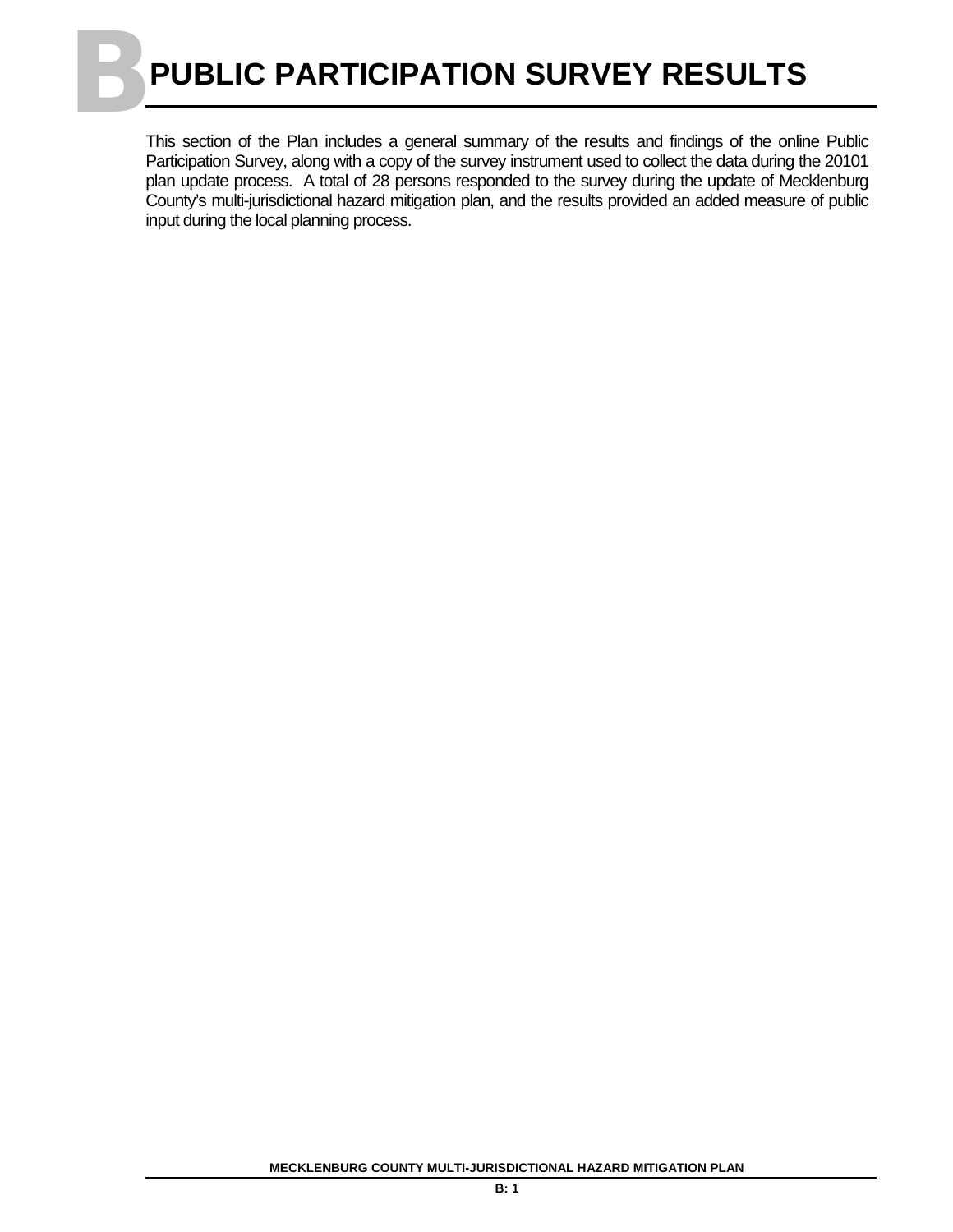| 1. In which city or town do you live? |                   |  |  |
|---------------------------------------|-------------------|--|--|
|                                       | Response<br>Count |  |  |
|                                       | 28                |  |  |
| answered question                     | 28                |  |  |
| skipped question                      | 0                 |  |  |

| 2. Have you ever experienced or been impacted by a disaster? |                                       |                                   |                          |
|--------------------------------------------------------------|---------------------------------------|-----------------------------------|--------------------------|
|                                                              |                                       | <b>Response</b><br><b>Percent</b> | <b>Response</b><br>Count |
| Yes                                                          |                                       | 57.1%                             | 16                       |
| No                                                           |                                       | 42.9%                             | 12                       |
|                                                              | If you answered 'Yes', please explain |                                   | 17                       |
|                                                              |                                       | answered question                 | 28                       |
|                                                              |                                       | skipped question                  |                          |

| 3. How concerned are you about the possibility of our community being impacted by a disaster? |  |                                   |                          |
|-----------------------------------------------------------------------------------------------|--|-----------------------------------|--------------------------|
|                                                                                               |  | <b>Response</b><br><b>Percent</b> | <b>Response</b><br>Count |
| Extremely concerned                                                                           |  | 17.9%                             | 5                        |
| Somewhat concerned                                                                            |  | 60.7%                             | 17                       |
| Not concerned                                                                                 |  | 21.4%                             | 6                        |
| Additional comments:                                                                          |  |                                   |                          |
|                                                                                               |  | answered question                 | 28                       |
|                                                                                               |  | skipped question                  | $\bf{0}$                 |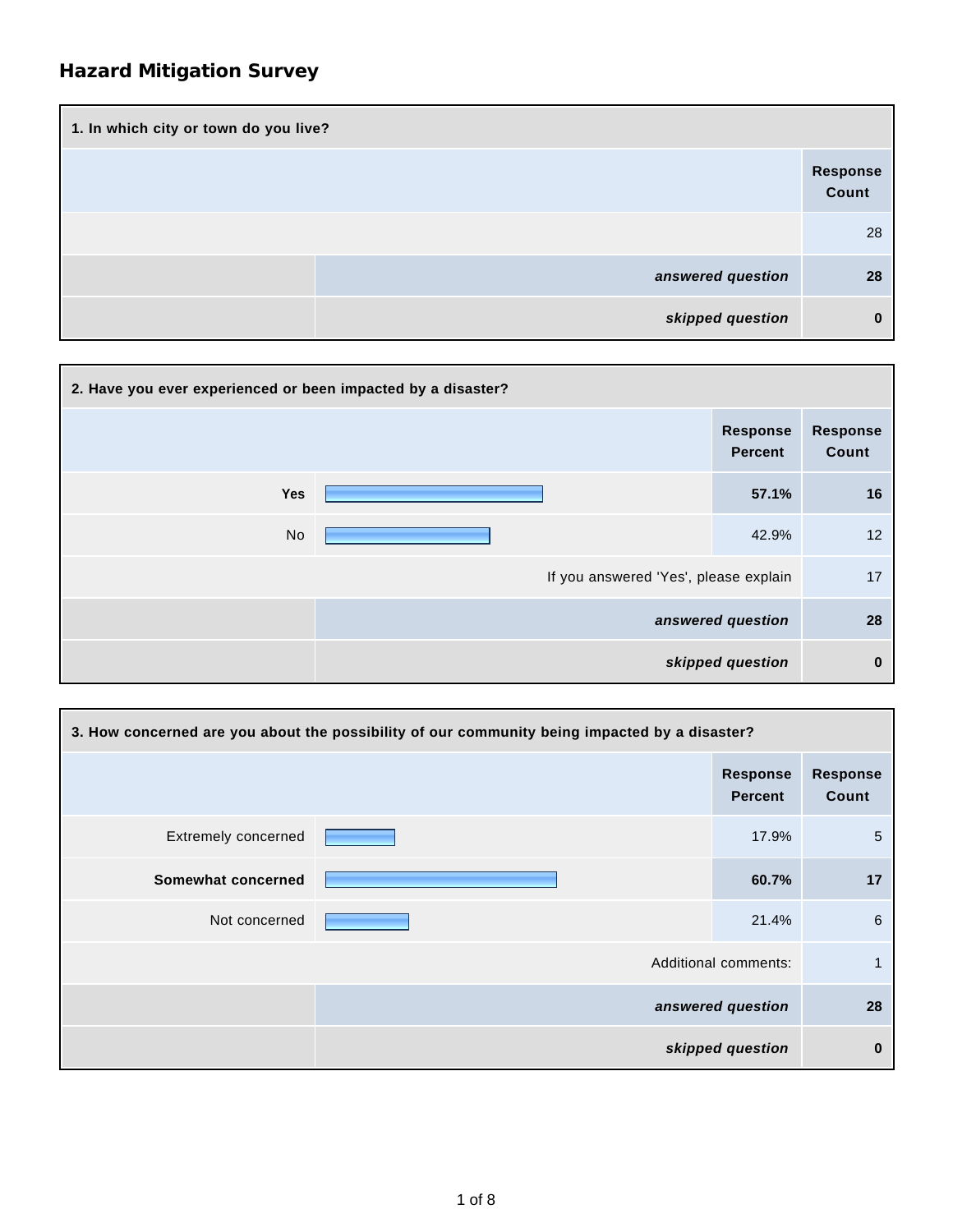| 4. Please select the one hazard you think is the highest threat to your neighborhood |                                   |                            |                          |
|--------------------------------------------------------------------------------------|-----------------------------------|----------------------------|--------------------------|
|                                                                                      |                                   | <b>Response</b><br>Percent | <b>Response</b><br>Count |
| Dam failure                                                                          |                                   | 0.0%                       | $\pmb{0}$                |
| Drought                                                                              |                                   | 0.0%                       | $\pmb{0}$                |
| Earthquake                                                                           |                                   | 0.0%                       | $\pmb{0}$                |
| Erosion                                                                              |                                   | 0.0%                       | $\pmb{0}$                |
| <b>Extreme Heat</b>                                                                  |                                   | 0.0%                       | $\pmb{0}$                |
| Flood                                                                                | <b>Contract Contract Contract</b> | 7.1%                       | $\sqrt{2}$               |
| Hail                                                                                 |                                   | 0.0%                       | $\pmb{0}$                |
| Hazardous Materials                                                                  |                                   | 7.1%                       | $\overline{2}$           |
| Hurricane/Tropical Storm                                                             |                                   | 21.4%                      | $\,6$                    |
| Landslide                                                                            |                                   | 0.0%                       | $\pmb{0}$                |
| Lightning                                                                            |                                   | 0.0%                       | $\pmb{0}$                |
| <b>Severe Thunderstorm</b>                                                           |                                   | 25.0%                      | $\overline{\mathbf{7}}$  |
| Sinkhole/Land Subsidence                                                             |                                   | 0.0%                       | $\pmb{0}$                |
| Terrorism                                                                            |                                   | 0.0%                       | 0                        |
| Tornado                                                                              | H                                 | 3.6%                       | $\mathbf{1}$             |
| Wildfire                                                                             |                                   | 0.0%                       | $\pmb{0}$                |
| Winter Storm                                                                         |                                   | 14.3%                      | $\overline{4}$           |
| Other                                                                                |                                   | 21.4%                      | $\,6\,$                  |
| If you answered 'Other', please specify                                              |                                   |                            | $\,6$                    |
|                                                                                      |                                   | answered question          | 28                       |
|                                                                                      |                                   | skipped question           | $\pmb{0}$                |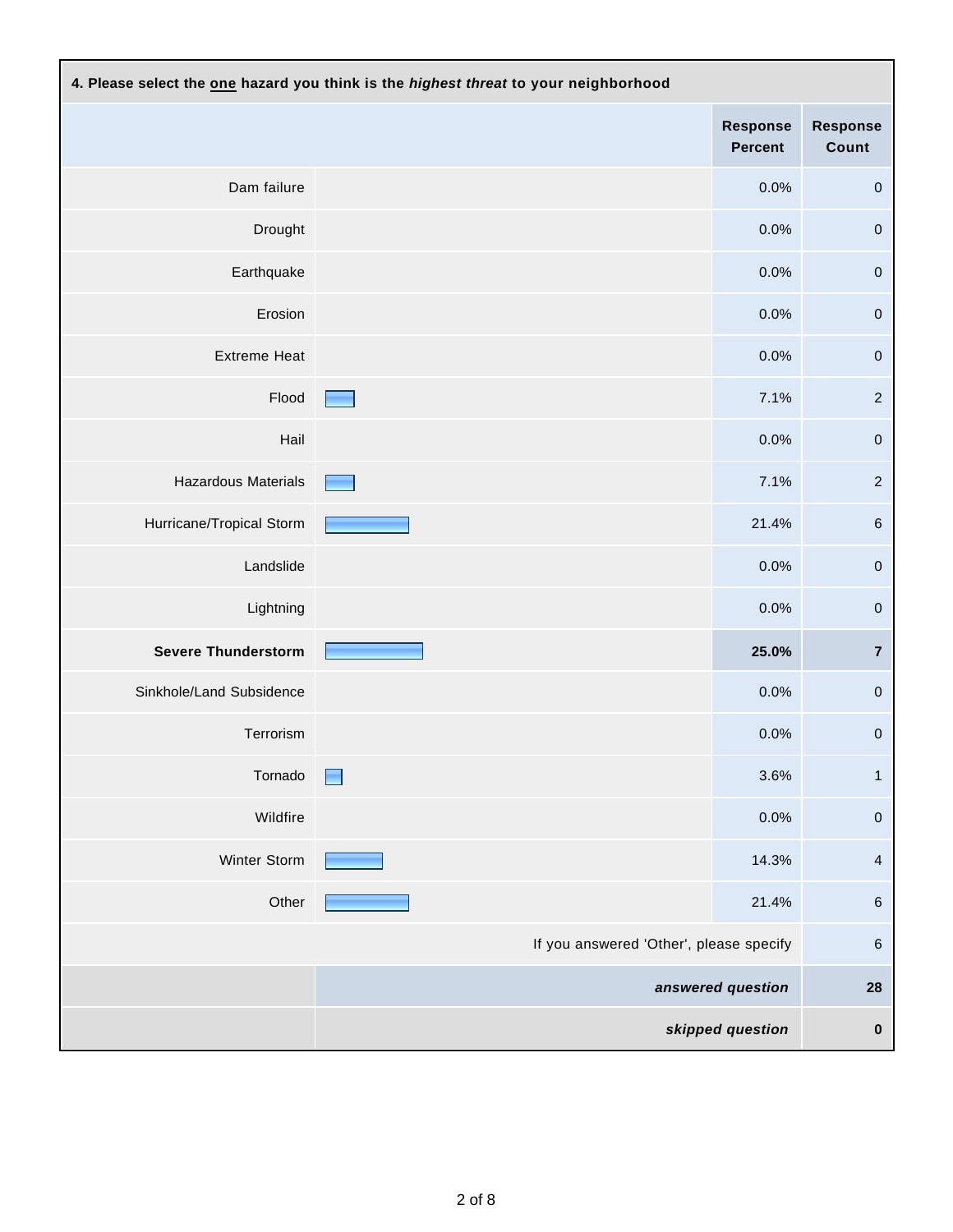| 5. Please select the one hazard you think is the second highest threat to your neighborhood: |                                         |                                   |                          |
|----------------------------------------------------------------------------------------------|-----------------------------------------|-----------------------------------|--------------------------|
|                                                                                              |                                         | <b>Response</b><br><b>Percent</b> | <b>Response</b><br>Count |
| Dam Failure                                                                                  |                                         | 0.0%                              | $\pmb{0}$                |
| Drought                                                                                      |                                         | 7.1%                              | $\overline{2}$           |
| Earthquake                                                                                   | $\overline{\phantom{0}}$                | 3.6%                              | $\mathbf{1}$             |
| Erosion                                                                                      |                                         | 0.0%                              | $\pmb{0}$                |
| <b>Extreme Heat</b>                                                                          | Н                                       | 3.6%                              | $\mathbf{1}$             |
| Flood                                                                                        |                                         | 0.0%                              | $\pmb{0}$                |
| Hail                                                                                         | a di                                    | 3.6%                              | $\mathbf{1}$             |
| Hazardous Materials                                                                          | a d                                     | 3.6%                              | $\mathbf{1}$             |
| Hurricane/Tropical Storm                                                                     |                                         | 7.1%                              | $\overline{2}$           |
| Landslide                                                                                    | $\overline{\phantom{0}}$                | 3.6%                              | $\mathbf{1}$             |
| Lightning                                                                                    |                                         | 7.1%                              | $\sqrt{2}$               |
| <b>Severe Thunderstorm</b>                                                                   |                                         | 28.6%                             | $\pmb{8}$                |
| Sinkhole/Land Subsidence                                                                     | Ħ                                       | 3.6%                              | $\mathbf{1}$             |
| Terrorism                                                                                    |                                         | 7.1%                              | $\overline{2}$           |
| Tornado                                                                                      |                                         | 0.0%                              | 0                        |
| Wildfire                                                                                     |                                         | 0.0%                              | $\pmb{0}$                |
| Winter Storm                                                                                 |                                         | 14.3%                             | 4                        |
| Other                                                                                        |                                         | 7.1%                              | $\sqrt{2}$               |
|                                                                                              | If you answered 'Other', please specify |                                   | $\sqrt{2}$               |
|                                                                                              |                                         | answered question                 | 28                       |
|                                                                                              |                                         | skipped question                  | $\pmb{0}$                |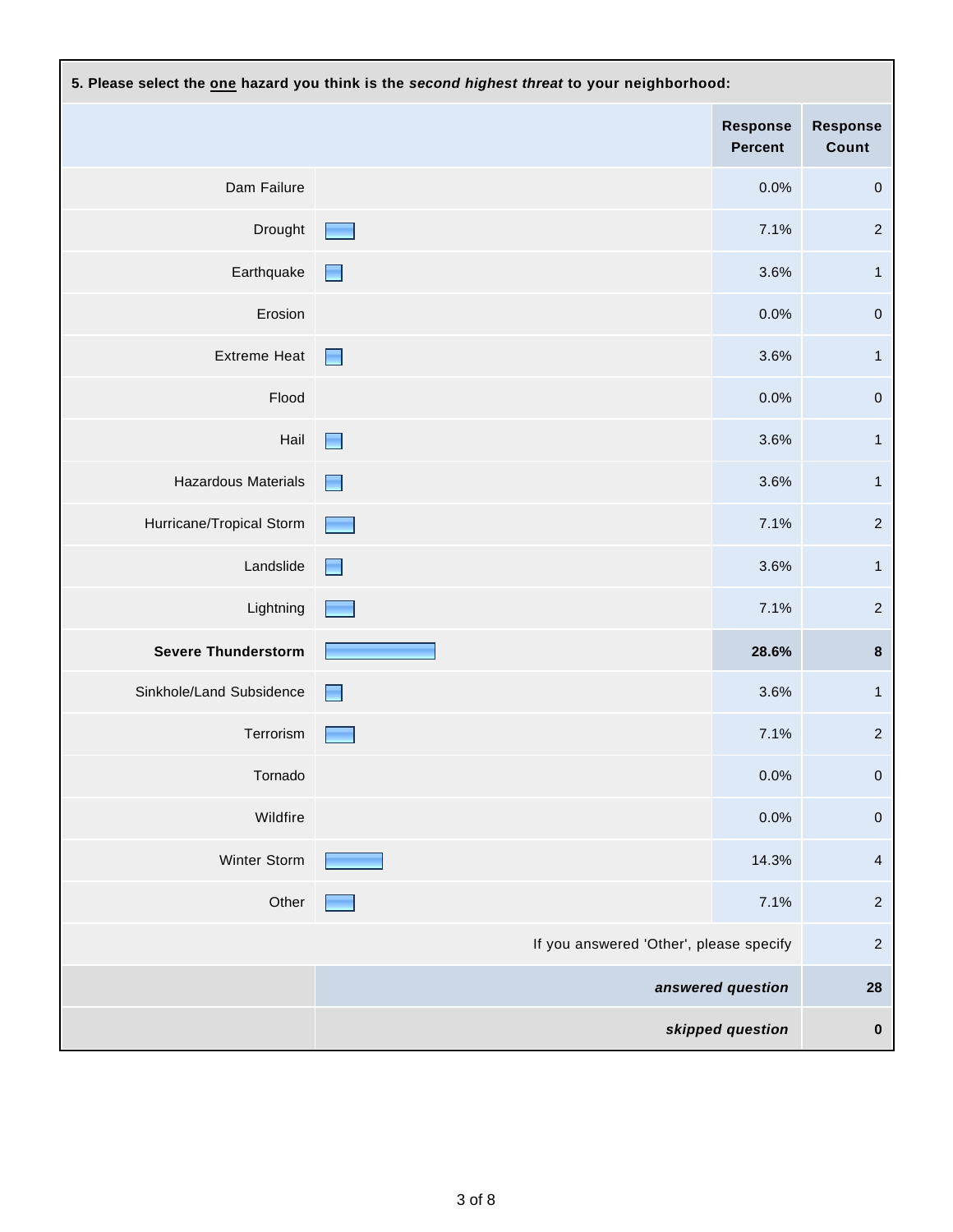| 6. Is there another hazard not listed above that you think is a threat to your neighborhood? |                                       |                                   |                          |
|----------------------------------------------------------------------------------------------|---------------------------------------|-----------------------------------|--------------------------|
|                                                                                              |                                       | <b>Response</b><br><b>Percent</b> | <b>Response</b><br>Count |
| Yes                                                                                          |                                       | 26.9%                             | 7                        |
| <b>No</b>                                                                                    |                                       | 73.1%                             | 19                       |
|                                                                                              | If you answered 'Yes', please specify |                                   | 9                        |
|                                                                                              |                                       | answered question                 | 26                       |
|                                                                                              |                                       | skipped question                  | $\overline{2}$           |

| 7. Is your home located in a floodplain? |  |                                   |                          |
|------------------------------------------|--|-----------------------------------|--------------------------|
|                                          |  | <b>Response</b><br><b>Percent</b> | <b>Response</b><br>Count |
| Yes                                      |  | 7.1%                              | $\overline{2}$           |
| No                                       |  | 82.1%                             | 23                       |
| I don't know                             |  | 10.7%                             | 3                        |
|                                          |  | answered question                 | 28                       |
|                                          |  | skipped question                  | $\bf{0}$                 |

| 8. Do you have flood insurance? |                                |                     |                          |
|---------------------------------|--------------------------------|---------------------|--------------------------|
|                                 |                                | Response<br>Percent | <b>Response</b><br>Count |
| Yes                             |                                | 14.8%               | $\overline{4}$           |
| <b>No</b>                       |                                | 70.4%               | 19                       |
| I don't know                    |                                | 14.8%               | 4                        |
|                                 | If you answered 'No', why not? |                     | $9\,$                    |
|                                 |                                | answered question   | 27                       |
|                                 |                                | skipped question    |                          |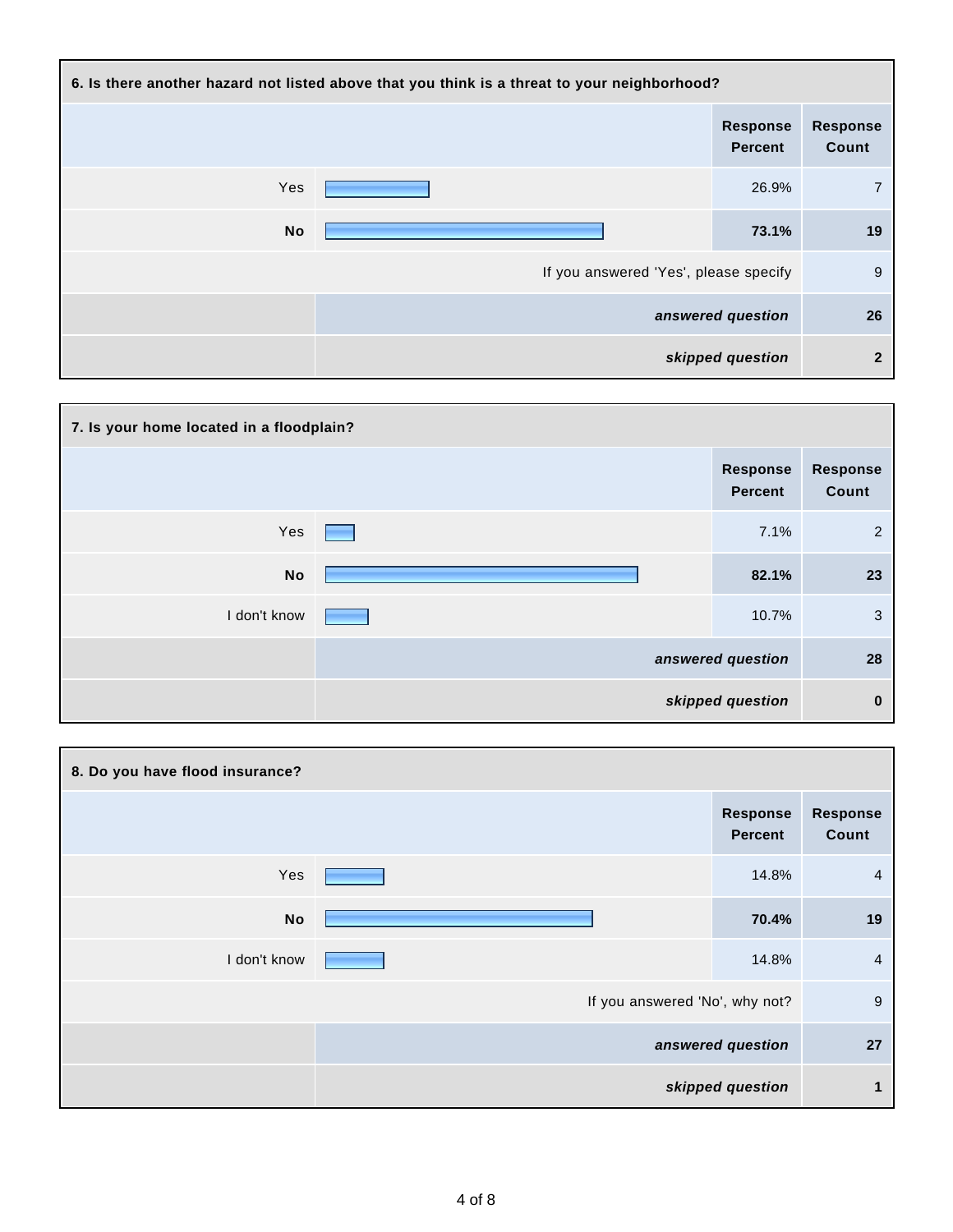| 9. Have you taken any actions to make your home or neighborhood more resistant to natural hazards? |                                       |                                   |                          |
|----------------------------------------------------------------------------------------------------|---------------------------------------|-----------------------------------|--------------------------|
|                                                                                                    |                                       | <b>Response</b><br><b>Percent</b> | <b>Response</b><br>Count |
| Yes                                                                                                |                                       | 22.2%                             | 6                        |
| No                                                                                                 |                                       | 77.8%                             | 21                       |
|                                                                                                    | If you answered 'Yes', please explain |                                   | 3                        |
|                                                                                                    |                                       | answered question                 | 27                       |
|                                                                                                    |                                       | skipped question                  |                          |

| 10. Are you interested in making your home or neighborhood more resistant to natural hazards? |  |                                   |                          |
|-----------------------------------------------------------------------------------------------|--|-----------------------------------|--------------------------|
|                                                                                               |  | <b>Response</b><br><b>Percent</b> | <b>Response</b><br>Count |
| <b>Yes</b>                                                                                    |  | 88.9%                             | 24                       |
| No                                                                                            |  | 11.1%                             | 3                        |
|                                                                                               |  | answered question                 | 27                       |
|                                                                                               |  | skipped question                  | 1                        |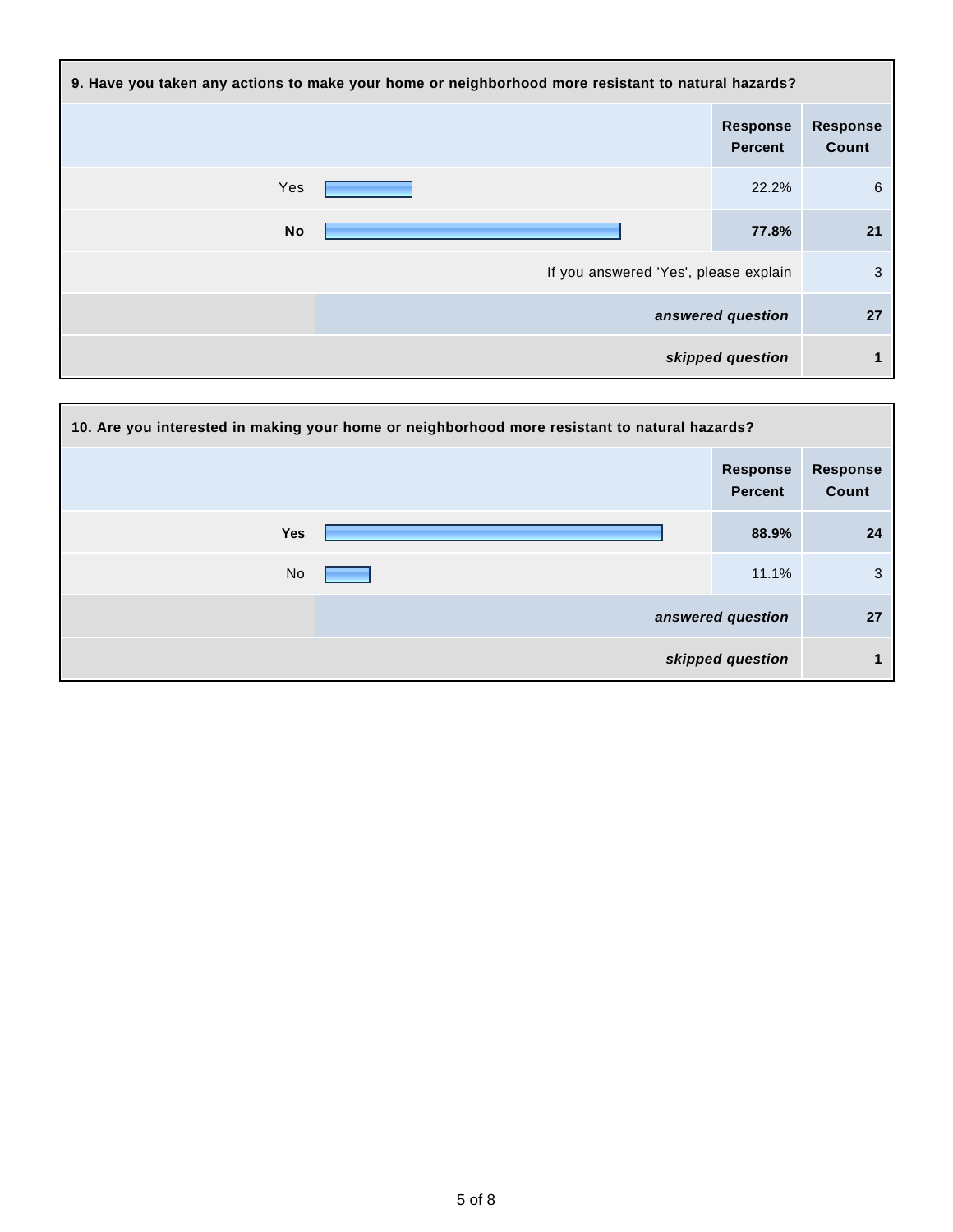**11. What is the most effective way for you to receive information about how to make your home and neighborhood more resistant to natural hazards? (Please rank these in order of effectiveness)**

|                                         | <b>More Effective</b> | <b>Effective</b> | <b>Less Effective</b> | Rating<br>Average | <b>Response</b><br>Count |
|-----------------------------------------|-----------------------|------------------|-----------------------|-------------------|--------------------------|
| Newspaper                               | $26.9\%$ (7)          | 34.6% (9)        | 38.5% (10)            | 2.12              | 26                       |
| Television                              | 40.7% (11)            | 44.4% (12)       | $14.8\%$ (4)          | 1.74              | 27                       |
| Radio                                   | $30.8\%$ (8)          | 34.6% (9)        | 34.6% (9)             | 2.04              | 26                       |
| Internet/E-Mail                         | 59.3% (16)            | 25.9% (7)        | $14.8\%$ (4)          | 1.56              | 27                       |
| Regular Mail                            | $30.8\%$ (8)          | 34.6% (9)        | 34.6% (9)             | 2.04              | 26                       |
| Public Workshops/Meetings               | $8.0\%$ (2)           | 40.0% (10)       | 52.0% (13)            | 2.44              | 25                       |
| Other                                   | 100.0% (1)            | $0.0\%$ (0)      | $0.0\%$ (0)           | 1.00              | $\mathbf{1}$             |
| If you answered 'Other', please specify |                       |                  |                       | $\mathbf{1}$      |                          |
|                                         | answered question     |                  |                       | 28                |                          |
|                                         | skipped question      |                  |                       | $\bf{0}$          |                          |

| 12. In your opinion, what are some steps your local government could take to reduce or eliminate the risk of<br>future natural hazard damages in your neighborhood? |                          |  |
|---------------------------------------------------------------------------------------------------------------------------------------------------------------------|--------------------------|--|
|                                                                                                                                                                     | <b>Response</b><br>Count |  |
|                                                                                                                                                                     |                          |  |
| answered question                                                                                                                                                   |                          |  |
| skipped question                                                                                                                                                    |                          |  |

| 13. Are there any other issues regarding the reduction of risk and loss associated with natural hazards or<br>disasters in the community that you think are important? |                          |  |  |  |
|------------------------------------------------------------------------------------------------------------------------------------------------------------------------|--------------------------|--|--|--|
|                                                                                                                                                                        | <b>Response</b><br>Count |  |  |  |
|                                                                                                                                                                        | 13                       |  |  |  |
| answered question                                                                                                                                                      | 13                       |  |  |  |
| skipped question                                                                                                                                                       | 15                       |  |  |  |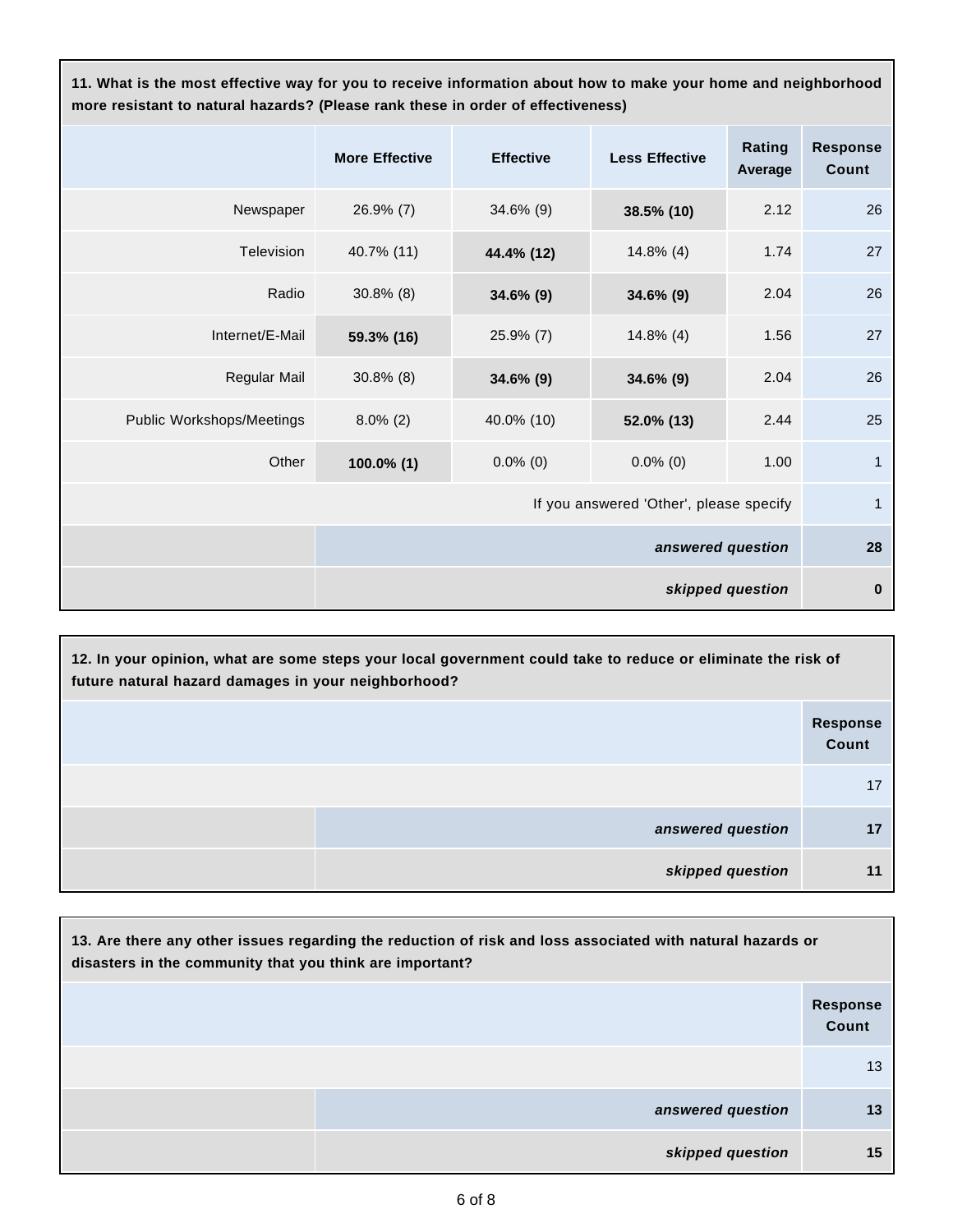| 14. A number of community-wide activities can reduce our risk from natural hazards. In general, these activities<br>fall into one of the following six broad categories. Please tell us how important you think each one is for your<br>community to consider pursuing.                                           |                       |                              |                      |                          |  |
|-------------------------------------------------------------------------------------------------------------------------------------------------------------------------------------------------------------------------------------------------------------------------------------------------------------------|-----------------------|------------------------------|----------------------|--------------------------|--|
|                                                                                                                                                                                                                                                                                                                   | <b>Very Important</b> | <b>Somewhat</b><br>Important | <b>Not Important</b> | <b>Response</b><br>Count |  |
| <b>Prevention</b><br>Administrative or regulatory actions<br>that influence the way land is<br>developed and buildings are built.<br>Examples include: planning and<br>zoning, building codes, open space<br>preservation and floodplain<br>regulations.                                                          | 100.0% (25)           | $0.0\%$ (0)                  | $0.0\%$ (0)          | 25                       |  |
| <b>Property Protection</b><br>Actions that involve the<br>modification of existing buildings to<br>protect them from a hazard or<br>removal from the hazard area.<br>Examples include: acquisition,<br>relocation, elevation, structural<br>retrofits and storm shutters.                                         | 56.0% (14)            | 44.0% (11)                   | $0.0\%$ (0)          | 25                       |  |
| <b>Natural Resource Protection</b><br>Actions that, in addition to<br>minimizing hazard losses, also<br>preserve or restore the functions of<br>natural systems. Examples include:<br>floodplain protection, habitat<br>preservation, slope stabilization,<br>pollution control buffers and forest<br>management. | 84.0% (21)            | $12.0\%$ (3)                 | $4.0\%$ (1)          | 25                       |  |
| <b>Structural Projects</b><br>Actions intended to lessen the<br>impact of a hazard by modifying<br>the natural progression of the<br>hazard. Examples include: dams,<br>levees, seawalls,<br>detention/retention basins, channel<br>modification, retaining walls and<br>storm sewers.                            | 52.0% (13)            | 36.0% (9)                    | $12.0\%$ (3)         | 25                       |  |
| <b>Emergency Services</b>                                                                                                                                                                                                                                                                                         |                       |                              |                      |                          |  |